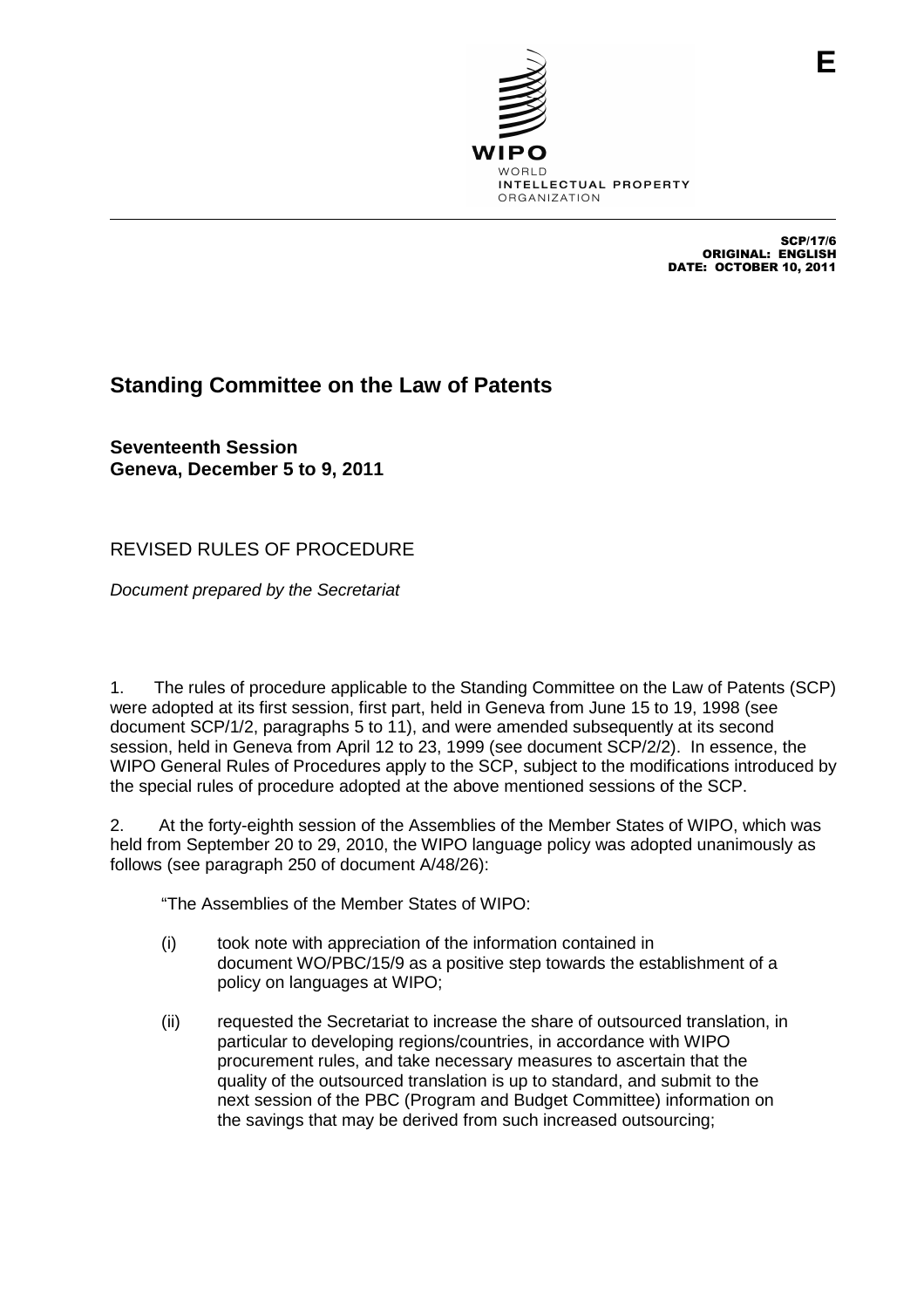- (iii) requested the Secretariat to establish rigorous criteria with respect to outsourcing options;
- (iv) welcomed the initiatives taken by the Secretariat to introduce electronic recording of conference proceedings and, progressively, webcasting thereof on the WIPO website, and requested that this be extended to all official meetings of WIPO;
- (v) recognizing that more concise working documents would facilitate deliberations, approved the proposal made by the Secretariat to further reduce the average length of the working documents, on the understanding, however, that such further reduction would not be a statutory requirement but an indication of principle, and that while quality of information should be ensured, it would not apply to documents submitted to the Secretariat by Member States;
- (vi) adopted the proposal made by the Secretariat in paragraphs 40 and 41 of document WO/PBC/15/9 (whereby exceptionally voluminous documents and support papers (studies, surveys) that may be commissioned by certain committees will be made available only in the original languages, with a summary to be prepared by the Secretariat in all six languages) on the understanding, however, that if a Member State or a group of Member States were to express specific interest in one of such documents, the Secretariat would translate its full text in the required language;
- (vii) noted with appreciation that through immediate implementation of the provisions of (v) and (vi) above, the Secretariat will be able to extend language coverage to all six official languages of the UN (Arabic, Chinese, English, French, Russian and Spanish) for documentation of the SCCR and SCT as from January 1, 2011. It is understood that, as a first stage, the implementation of the extended six language coverage to other WIPO Committees, as defined in document WO/PBC/15/9, is proposed to begin as of 2012. If resource adjustments are required by the introduction of the new policy, these will be factored into the draft Program and Budget for 2012/13 after consideration by the PBC;
- (viii) noted that the resource adjustments for beginning implementation, as of 2012, of the extended language coverage to WIPO Committees, as defined in (vii) above and in document WO/PBC/15/9, as well as to Working Groups, shall be discussed in the context of the program and budget process for 2012/13. In order to facilitate the discussions under this process, the Secretariat shall, as a first step, provide detailed information on current resources under Program 27 by November 25, 2010. The Chair or Vice-Chair of the PBC shall convene, within this process, a dedicated half-day informal consultation in conjunction with the extraordinary session of the PBC in January 2011 with a view to having a clear understanding of the cost implications as a result of the introduction of the new policy. Based on the financial information provided by the Secretariat, a decision concerning the extended language coverage for the Working Groups shall be taken at the next formal session of the PBC in 2011;
- (ix) decided that the progress made in the implementation of the new policy, and follow-up on the 2000 decision of the Assemblies of the Member States of WIPO (paragraph 14 of document WO/PBC/15/9 refers), will be